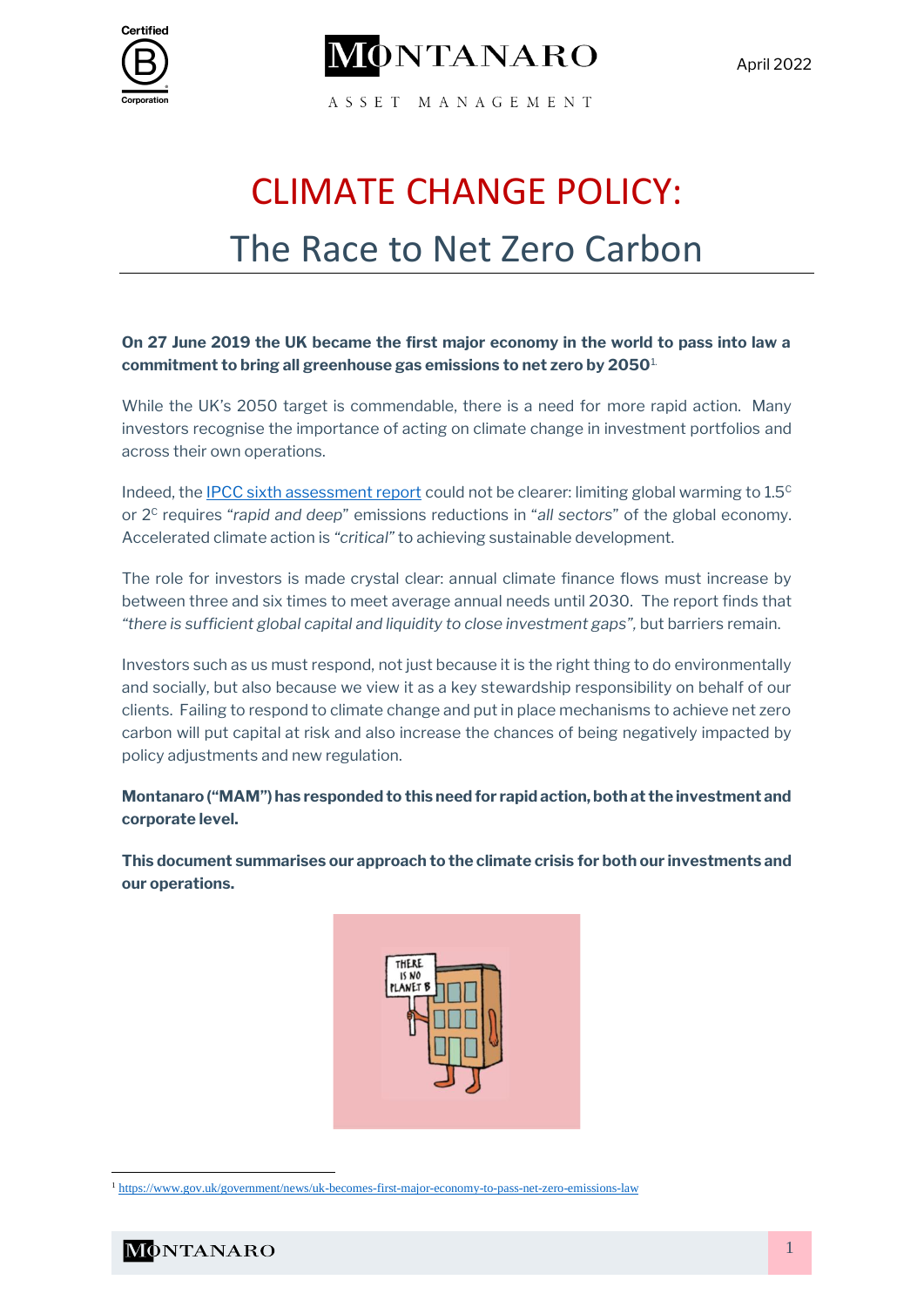# Investments

Montanaro became a signatory to the [Net Zero Asset Managers initiative](https://www.netzeroassetmanagers.org/) ("NZAM") in 2021.

This followed two years of extensive engagement with our investee companies to understand how they were responding to climate change and the publication of our inaugural "Project: Net Zero Carbon" report. At the end of 2021 [we published our second update to this project.](https://montanaro.co.uk/wp-content/uploads/MONTANARO-2021-Project-Net-Zero-Carbon-December-2021.pdf) Prior to signing up to NZAM, we also participated in a collaborative initiative with a small group of asset managers, launched in March 2019, which aimed to stimulate net zero carbon targets.

Our NZAM commitment is a natural step for us to take: the setting of explicit climate related targets across our investment portfolios that are measurable and quantifiable. We explain our proposed methodology below.

# **OUR NET ZERO METHODOLOGY:**

# **Proportion of AUM to be managed in line with net zero:**

Our NZAM target covers 70% of our assets under management (£2.8 billion at 31 March 2022). Our target covers Montanaro's open ended funds (both Ireland and UK domiciled). We are working with the asset owners of our segregated accounts to understand their own approaches to net zero carbon. We also manage two Investment Trusts and a net zero carbon committed is something that is being discussed by the respective Investment Trust Boards.

Montanaro manages listed equity portfolios only. Our specific allocation to "Climate Solutions" comes via our impact strategy, the Better World Fund. The Fund utilises themes to select companies that are contributing to environmental and societal solutions. Two of these themes relate to the environment: Environmental Protection and Green Economy. Allocation to companies contributing to these themes is currently 36%.

# **Selected reporting frameworks:**

- [PAII Net Zero Investment Framework:](https://www.iigcc.org/our-work/paris-aligned-investment-initiative/) used to set an annual 7% emissions reduction target across our portfolios. The 7% annual reduction target will apply across each of our in scope portfolios. The 7% emission reduction year-on-year target is derived from the P2 model in the IPCC special report on global warming and aligned to a 1.5°C scenario (and a 50% reduction in emissions by 2030).
- Science Based Target initiative (SBTi) for Financial Institutions: 50% of the designated AUM will have implemented a Science Based Target by 2030 and 100% of AUM will be covered by 2040<sup>2.</sup>

#### **Baseline:**

The baseline year for the reporting frameworks is 2019. Target metrics are:

- Financed emissions (scopes 1&2) xxtCO2/\$ invested
- % of companies with SBT targets

<sup>&</sup>lt;sup>2</sup> SBTs are recognised when a target is set, rather than when a commitment to set a SBT is made. Under SBTi, you need SBT targets in place by 2040 in order for companies to be Net Zero by 2050.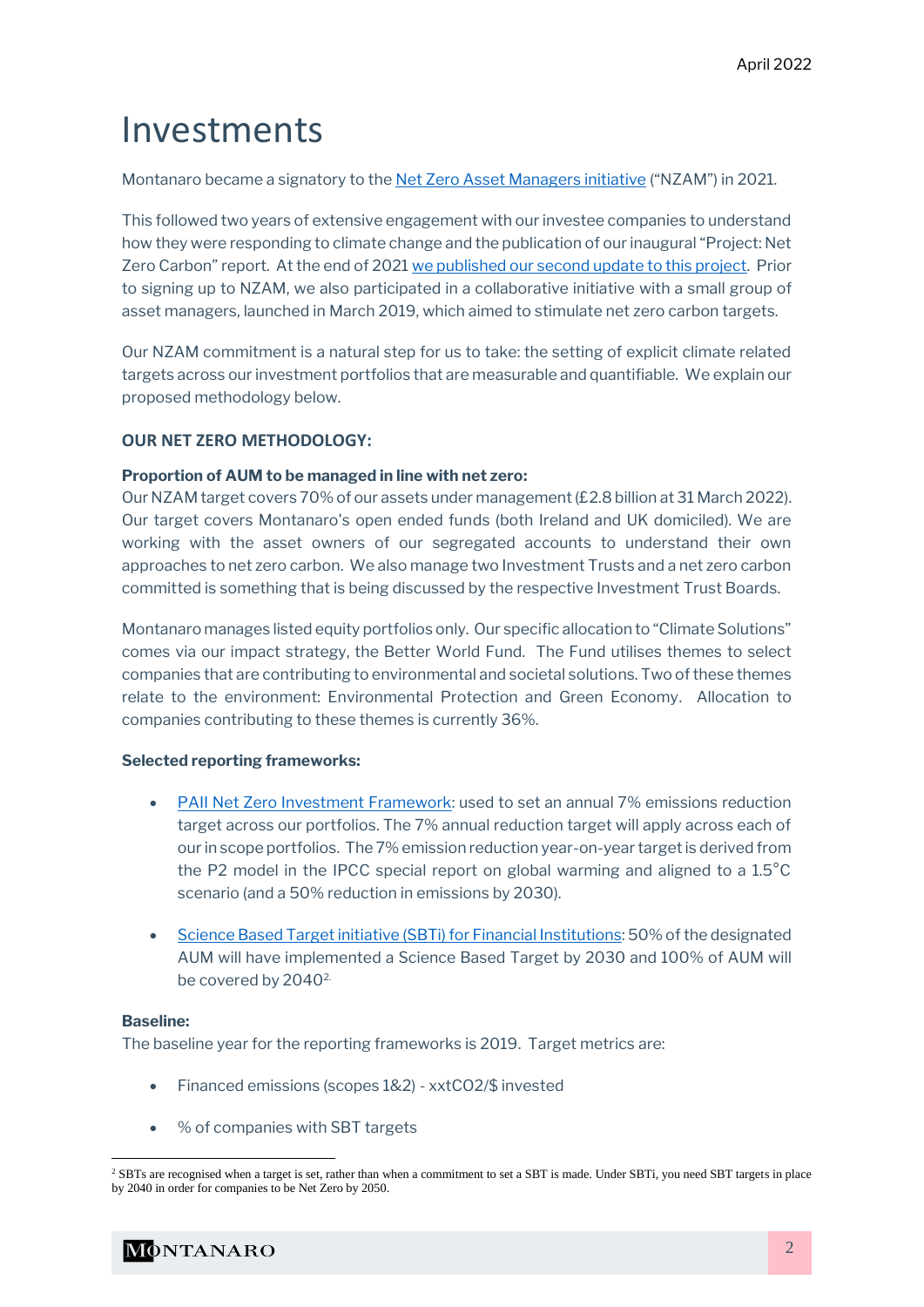#### **Scope emissions coverage:**

The targets cover Scope 1 and 2 emissions and aims to include Scope 3 once data is sufficiently available. Data disclosure continues to be an issue in our Small & MidCap markets.

#### **Fossil fuel exposure:**

MAM does not invest directly in fossil fuel companies across any of its investment portfolios (100% of AUM).

#### **Physical climate risk:**

Physical climate risk is appraised in our investment analysis. We use MSCI and company sourced data to measure the environmental intensity of our companies across carbon, water and waste. Where available, we record the carbon intensity of companies across Scopes 1, 2 and 3 based on tonnes of carbon used per million US Dollars of sales generated. We do the same for water and waste. This allows us to compare the carbon intensity of companies across our Approved List as well as within a given sector or Portfolio.

In addition to the above, we also record two MSCI scores related to how well companies are managing the transition to a low carbon economy:

**Low Carbon Transition Management:** this indicator measures how well a company manages risk and opportunities related to the Low Carbon Transition. It combines Management assessments for the following key issues: Carbon Emission for all companies; Product Carbon Footprint; Financing Environmental Impact; Opportunities in Clean Tech; and Opportunities in Renewable Energy where available. Higher scores (on a scale of 0-10) indicate a greater capacity to manage risk.

**Low Carbon Transition Score:** this is a company level score that measures a company's level of alignment to the Low Carbon Transition. Companies with higher Low Carbon Transition scores (on a scale of 0 - 10) are more aligned with the Low Carbon Transition compared to the companies with lower scores.

We assess environmental management culture (in accordance with UN Global Compact Principles 7-9); supply chain management; and the extent to which a company's products/services are a positive influence on the environment. We also record whether a company's operations are certified by a national or global standard (e.g. ISO 14001).

Finally, we consider the quality of a company's environmental reporting and if they have a Net Zero Carbon target or other environmental targets in place.

#### **Engagement:**

We are in the third year of conducting a long-term "Net Zero Engagement Project" where we contact companies from across our approved list to encourage better disclosure and ambitious target setting with regard to climate change. We advocate for investee companies to commit to Science Based Targets and report against recognised frameworks such as CDP and TCFD. Our Net Zero Carbon engagement reports can be viewed here:

- [2020](https://montanaro.co.uk/wp-content/uploads/MONTANARO-Project-Net-Zero-Carbon-December-2020-Final-January-2020.pdf)
- [2021](https://montanaro.co.uk/wp-content/uploads/MONTANARO-2021-Project-Net-Zero-Carbon-December-2021.pdf)